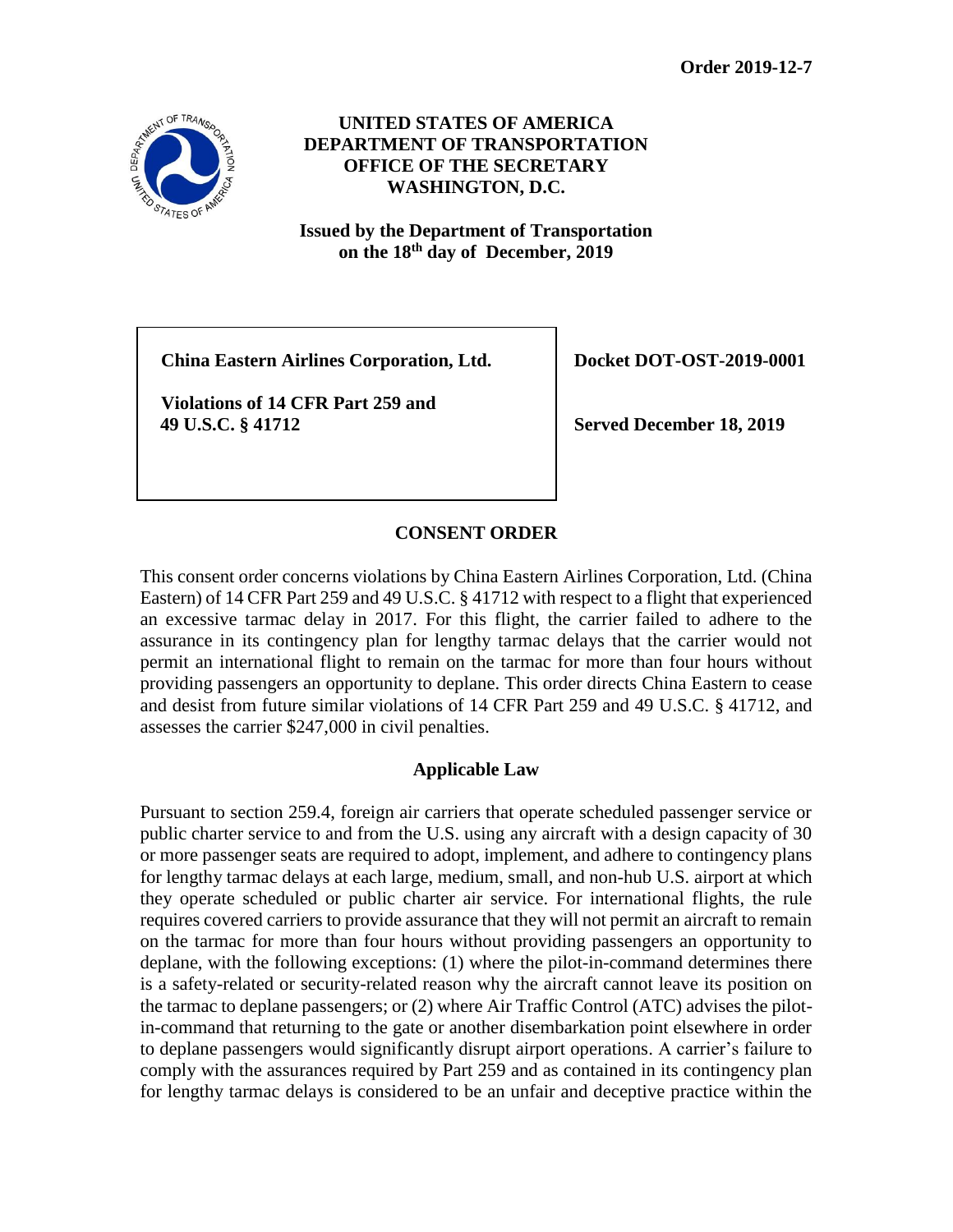meaning of 49 U.S.C. § 41712. Because the purpose of section 259.4 is to protect individual passengers from being forced to remain on the aircraft for more than four hours in the case of international flights without being provided the opportunity to deplane or being informed when an opportunity to deplane exists, a separate violation is considered to have occurred for each passenger who is forced to remain on board an aircraft for longer than the set amount of time without the opportunity to deplane.

### **Facts and Conclusions**

China Eastern is a foreign air carrier as defined by 49 U.S.C.  $\S$  40102(a)(21)<sup>1</sup> that operates scheduled service from John F. Kennedy International Airport (JFK), among other large hub airports, using at least one aircraft having a design capacity of more than 30 passenger seats. The carrier has a tarmac delay contingency plan that states, "We will not permit an aircraft to remain on the tarmac at a U.S. airport for more than four (4) hours before allowing passengers to deplane," with specific exceptions permitted by law.

An investigation by the Office of Aviation Enforcement and Proceedings (Enforcement Office) revealed that on February 9, 2017, China Eastern flight MU587, traveling from Shanghai Pudong International Airport (PVG) to JFK, was diverted to Washington Dulles International Airport (IAD) as a result of difficult weather conditions at JFK. In accordance with China Eastern's standard operating procedure, the carrier had coordinated in advance with IAD as a potential diversionary point, should a diversion become necessary. Upon landing at IAD, MU587 was delayed on the tarmac in excess of seven hours before passengers had the opportunity to deplane. The aircraft was initially expected to refuel and depart for JFK, but between three and four hours into the delay, the aircraft was informed that its designated terminal at JFK was not accepting flights that had diverted and were repositioning to JFK. Upon re-entering an IAD hardstand, the carrier was unable to reach its ground handler for assistance to deplane passengers. The carrier did not coordinate with IAD, other potential ground handlers, or other airlines for assistance in deplaning passengers prior to the tarmac delay reaching four hours, instead making contact with its originally intended ground handler nearly seven hours into the tarmac delay. The passengers were not fully deplaned until an hour later.

Section 259.4(b)(2) requires carriers to provide assurance in their tarmac delay contingency plans that they will not permit an aircraft to remain on the tarmac at a U.S. airport for more than four hours on an international flight before allowing passengers to deplane. China Eastern failed to follow through on its contingency plan by permitting MU587 to remain on the tarmac for more than four hours without allowing passengers to deplane. The carrier's inability to communicate with its ground handler and to provide passengers an opportunity to deplane does not fit within the safety, security, or ATC exceptions to the tarmac delay rule stated in section 259.4(b)(2). Furthermore, the severity of the delay in this case was egregious. Accordingly, China Eastern did not adhere to the terms of its contingency plan and therefore violated 14 CFR 259.4 and 49 U.S.C. § 41712 when it

**<sup>1</sup> 49 U.S.C. § 40102(a)(21) defines a foreign air carrier as "a person, not a citizen of the United States, undertaking by any means, directly or indirectly, to provide foreign air transportation."**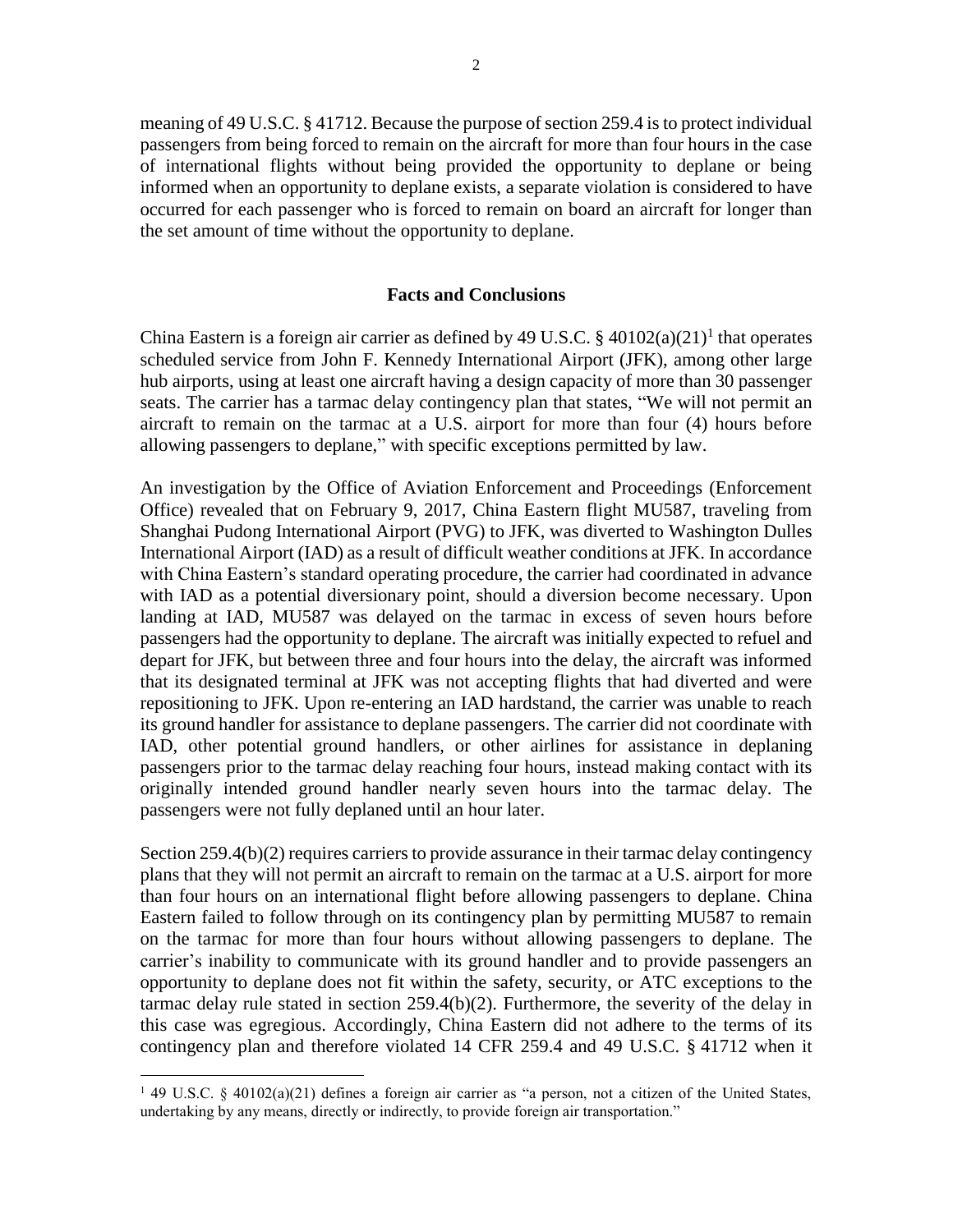failed to provide passengers on flight MU587 an opportunity to deplane before the tarmac delay exceeded four hours.

#### **Response**

In response, China Eastern states that the delay of MU587 resulted from events out of China Eastern's control, stemming from extreme weather conditions and recurring operational deficiencies at JFK.

China Eastern states that it believes all of its actions were in the best interest of the passengers and consistent with its CAAC and FAA operations specifications and international standards. China Eastern states that it is committed to maintaining the highest level of safety and seeks to always provide its passengers with timely, reliable, and passenger-friendly service. China Eastern states that, pursuant to standard procedures, the airline's dispatch reviewed weather conditions both before and after departure from Shanghai and confirmed that conditions were within normal operating parameters for an on-time arrival at JFK and that JFK was open and fully-functional at the time of MU587's departure.

Following multiple Notices to Airmen that indicated progressively later re-opening times for JFK that impacted MU587 and a number of other flights, China Eastern states that, due to limited fuel reserves, MU587 was required to divert to IAD for a "fuel and go." China Eastern states that MU587 was not provided a gate at IAD upon landing but was instead directed to a remote hardstand located far from the terminal and other airport resources, including fuel. China Eastern states that, despite these obstacles, it worked vigorously to implement the fuel and go so as to return MU587's passengers to their intended destination of JFK. China Eastern states that MU587 was de-iced and cleared for take-off 44 minutes prior to the four-hour mark of the delay. Shortly thereafter, China Eastern states that JFK Terminal 1 then advised China Eastern that no gate would be available upon MU587's return to JFK. China Eastern states that this was contrary to all information China Eastern had been given up to this point in the delay by Terminal 1 and that, based on this new information and in the interest of the safety and security of its passengers, MU587's pilotin-command terminated the take-off attempt and contacted ATC to find a suitable disembarkation point for the passengers.

China Eastern states that it was in constant contact with its ground handler at JFK and Terminal 1 officials prior to the four-hour mark of the delay and was repeatedly assured it would have a gate at JFK. China Eastern states that after the aircraft was directed to a remote hardstand at IAD for the second time roughly 3.5 hours into the delay, China Eastern states that it made dozens of phone calls to a handler (with which it had a contractual relationship) for assistance with deplaning passengers. China Eastern states that its phone calls were not answered and it was left in a position where it could not move the aircraft to a gate or get assistance deplaning passengers from its remote hardstand location.

China Eastern states that it takes the Department's tarmac delay rules seriously and took all available measures to comply with them. China Eastern states that the passengers were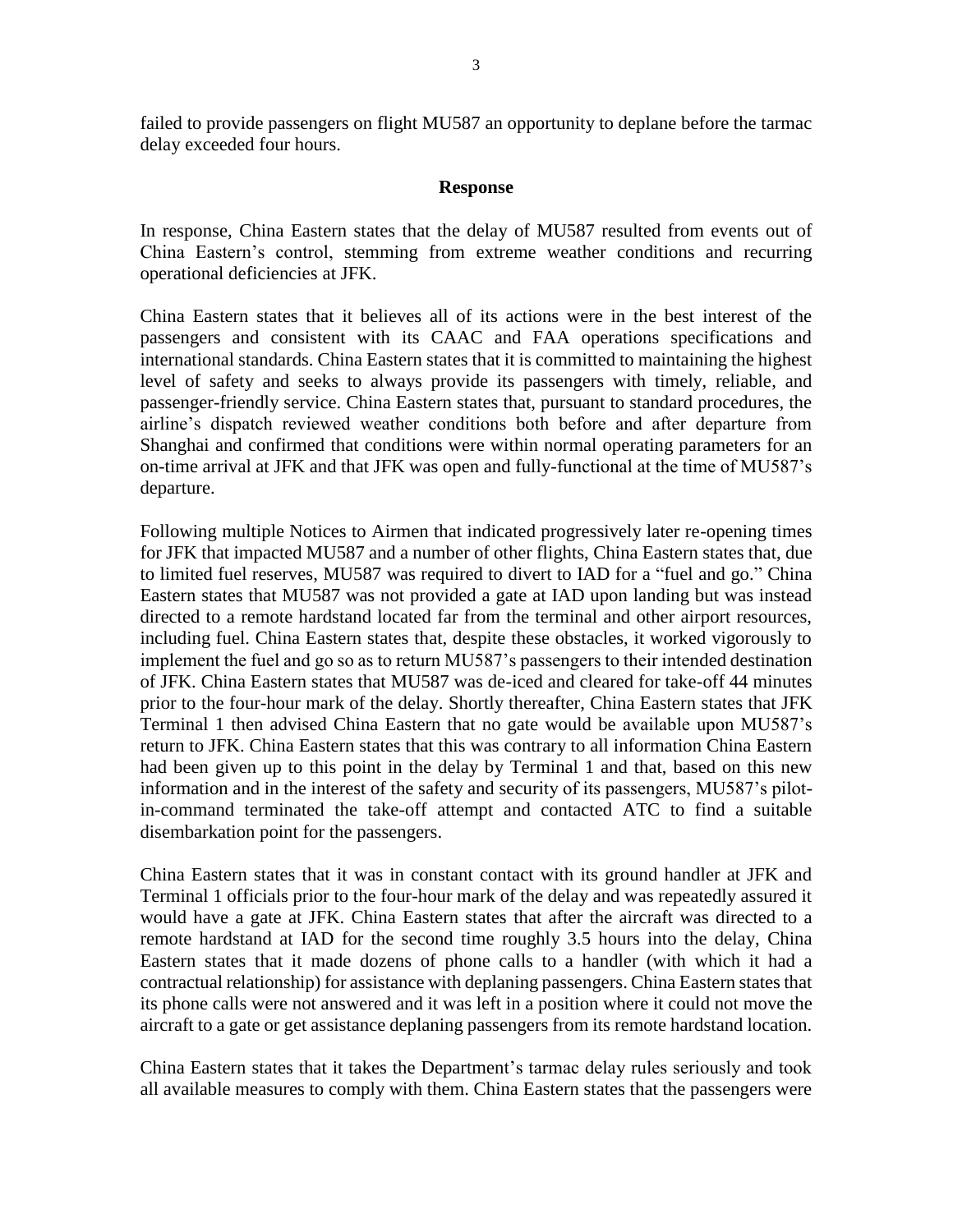well taken care of during the delay of MU587; the temperature on the aircraft was pleasant; food and water were provided; lavatories remained in working order; and medical assistance was available on an as-needed basis. China Eastern states that it expended approximately \$83,000 in compensation, lodging, and transportation costs for passengers affected by the delay. China Eastern believes that in light of the particular facts and circumstances noted above, particularly the systemic operational failures at JFK during severe weather events and China Eastern's attempts to deplane the passengers safely as soon as practicable, the safety and security exceptions should be applied. However, in the interest of settling this matter, China Eastern has agreed to this compromise settlement.

### **Decision**

The Enforcement Office views seriously China Eastern's violations of 14 CFR Part 259 and 49 U.S.C. § 41712. Accordingly, after carefully considering all the facts in this case, including those set forth above, the Enforcement Office believes that enforcement action is warranted. In order to avoid litigation, and without admitting or denying the violations described above, China Eastern consents to the issuance of this order to cease and desist from future violations of 14 CFR Part 259 and 49 U.S.C. § 41712, and to the assessment of \$247,000 in compromise of potential civil penalties otherwise due and payable pursuant to 49 U.S.C. § 46301. The compromise assessment is appropriate considering the nature and extent of the violations described herein and serves the public interest. It establishes a strong deterrent against future similar unlawful practices by China Eastern and other carriers.

This order is issued under the authority contained in 49 CFR Part 1.

# **ACCORDINGLY,**

- 1. Based on the above discussion, we approve this settlement and the provisions of this order as being in the public interest;
- 2. We find that China Eastern Airlines Corporation, Ltd. violated 14 CFR 259.4(b) by failing to adhere to the assurances in its contingency plan for lengthy tarmac delays that the carrier would not permit an international flight to remain on the tarmac for more than four hours without providing passengers an opportunity to deplane. By its actions, the carrier forced passengers on flight MU587 to remain on the tarmac for a period significantly exceeding four hours on February 9, 2017;
- 3. We find that by engaging in the conduct described in ordering paragraph 2 above, China Eastern Airlines Corporation, Ltd. engaged in unfair and deceptive practices in violation of 49 U.S.C. § 41712;
- 4. We order China Eastern Airlines Corporation, Ltd. and its successors and assigns to cease and desist from further violations of 14 CFR 259.4(b) and 49 U.S.C. § 41712;